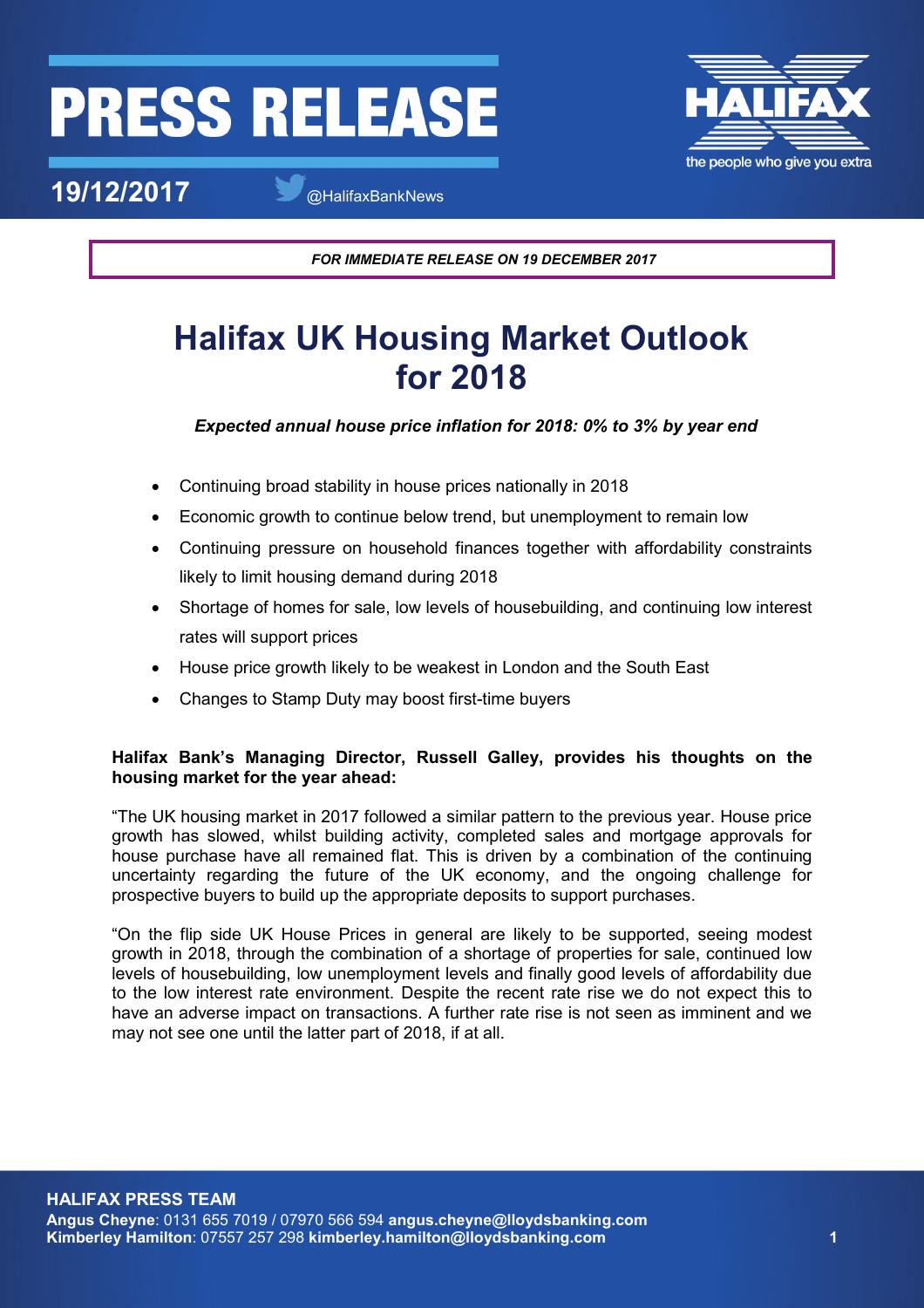# **PRESS RELEASE**



### **UK economy in 2017**

"Official data shows GDP grew by 0.4% in Q3 and the economy appears to have maintained its recent momentum so far in the fourth quarter. The economy is on course to grow by 1.5% this year, below the long-term annual trend rate of 2.5%. The key driver of activity in Q3 was real household spending growth - which has halved since 2016.

"Despite unemployment falling to a 42-year low, we haven't seen an accompanying pick-up in wage growth. In fact, pay growth has averaged 2.2% for much of the year. As a result, household finances have come under strain with earnings failing to keep pace with consumer price inflation. Even with inflation expected to fall next year, household budgets are likely to remain strained in the absence of accelerating wage growth.

"Because of the heightened uncertainty and a slowdown in household spending, there is an expectation for slower economic growth in 2018, though unemployment is likely to remain low.

#### **House price trends in 2018 similar to 2017**

"Overall, we expect annual house price growth nationally to stay low and in the range of 0- 3% by the end of 2018. The main driver of this forecast is the continuing effects of this year's squeeze on spending power as inflation has outstripped wage growth and the uncertainty regarding the prospects for the UK economy next year.

"As for this year, annual UK house price growth has gradually fallen from  $10\%$ <sup>1</sup> in March 2016 to a recent low of 2.1% in July 2017, although levels have recovered in recent months to around 4%.

"The imbalance between supply and demand continues. On the demand side, new buyer enquiries have been weakening for much of the year<sup>2</sup>. At a regional level, this measure has deteriorated far more sharply in London, the South East and East Anglia compared to other parts of the UK. On the supply side, new instructions had held broadly stable, however, the latest data shows the supply of homes for sale sharply deteriorating. On this measure, supply has now fallen in 21 consecutive months to November. There is little reason to expect any fundamental shift in the key housing market drivers in the immediate future.

#### **Regional prices in 2017**

"In contrast to the trend seen for much of the past decade, latest data indicates that property price momentum was strongest in northern England but weaker in the South East and London.

"At  $9.1\%$ <sup>3</sup> in Q3 2017, the North saw the steepest annual rate of house price growth, followed by the East Midlands and the North West. London was the weakest performing English region with an annual rate of 2.6%, down from a recent peak of 21% in Q1 2016. In the South East, for the first time in three-and-a-half years, house prices increased at a softer pace than the UK as a whole.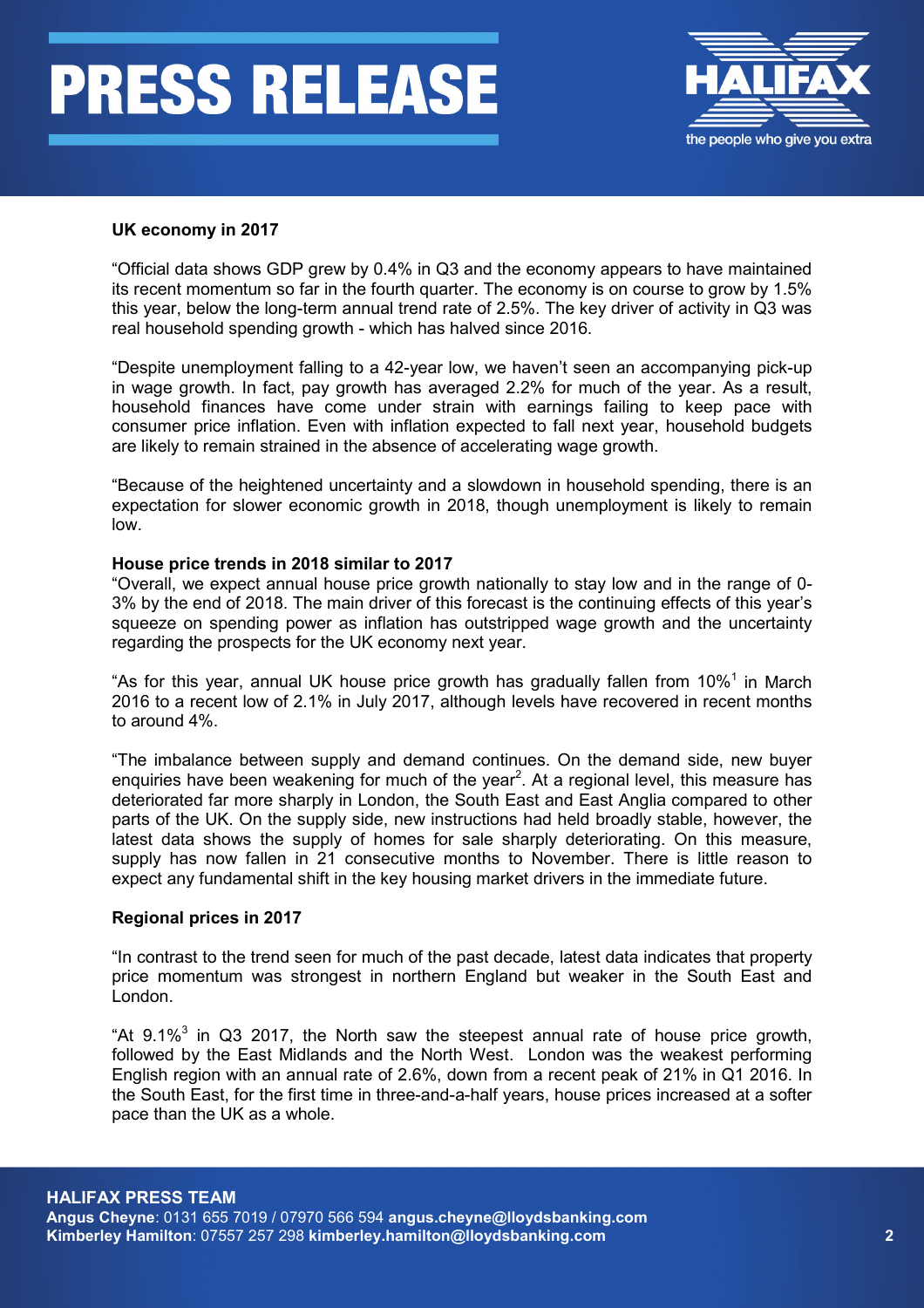# **PRESS RELEASE**



"As a result of the rapid price growth in the capital, house prices in relation to average earnings are still very high in London; at 8.8 times annual average earnings they are close to the historical high of 9. Additionally, mortgage affordability in London is worse than its long run average, the only region in the UK where this is so. These affordability issues suggest that price growth will continue to remain low. Outside London, there are few signs of significant stresses and imbalances at present, limiting the risk of a sharp slowdown elsewhere.

# **Housing Activity**

"Measures of activity showed some mixed results in the latest data. On the one hand, completed transactions rose in October to  $105,000^4$  – the highest reading in 18 months. House sales in 2017 are expected to total around  $1.23<sup>4</sup>$  million. However, mortgage approvals and newly agreed sales fell, suggesting that the rise in transactions was not the start of a revival in activity. In the past year mortgage approvals have been in the narrow range of 64,600 to 69,600<sup>5</sup>.

### **First-Time Buyers**

"The changes to Stamp Duty – announced in the 2017 Budget – should provide a boost for those hoping to take their first step on to the property ladder. Today's first-time buyers need to find an average deposit of around £33,000 $^{\circ}$ . If they do manage to purchase their first home, they are on average £651 a year better off compared to renting, on top of the savings they make from the duty change. It's encouraging to see that the number of first-time buyers getting on the housing ladder has now exceeded  $150,000^7$  for the third time in four years – a level of momentum not seen since before the financial crisis.

### **Housebuilding**

"There were  $153,330^8$  new builds completed in the year to June 2017, which is 11% higher than in the year to June 2016. Annual completions are 43% above the recent trough in the year to Q2 2013. Despite fluctuations, completions have increased gradually since 2013-14, averaging around 146,000 for the past two years.

"In the recent Budget the government announced plans to build 300,000 additional net new homes per year by the mid-2020s – this would require doubling the current annual levels. Higher levels of housebuilding should help bring supply and demand into better balance and contain the upward pressure on prices over the medium and longer terms.

"Both demand and supply pressures in the market have altered little during the course of 2017, and this has been the key reason for the lack of direction in either sales or prices at a national level."

### **ENDS**